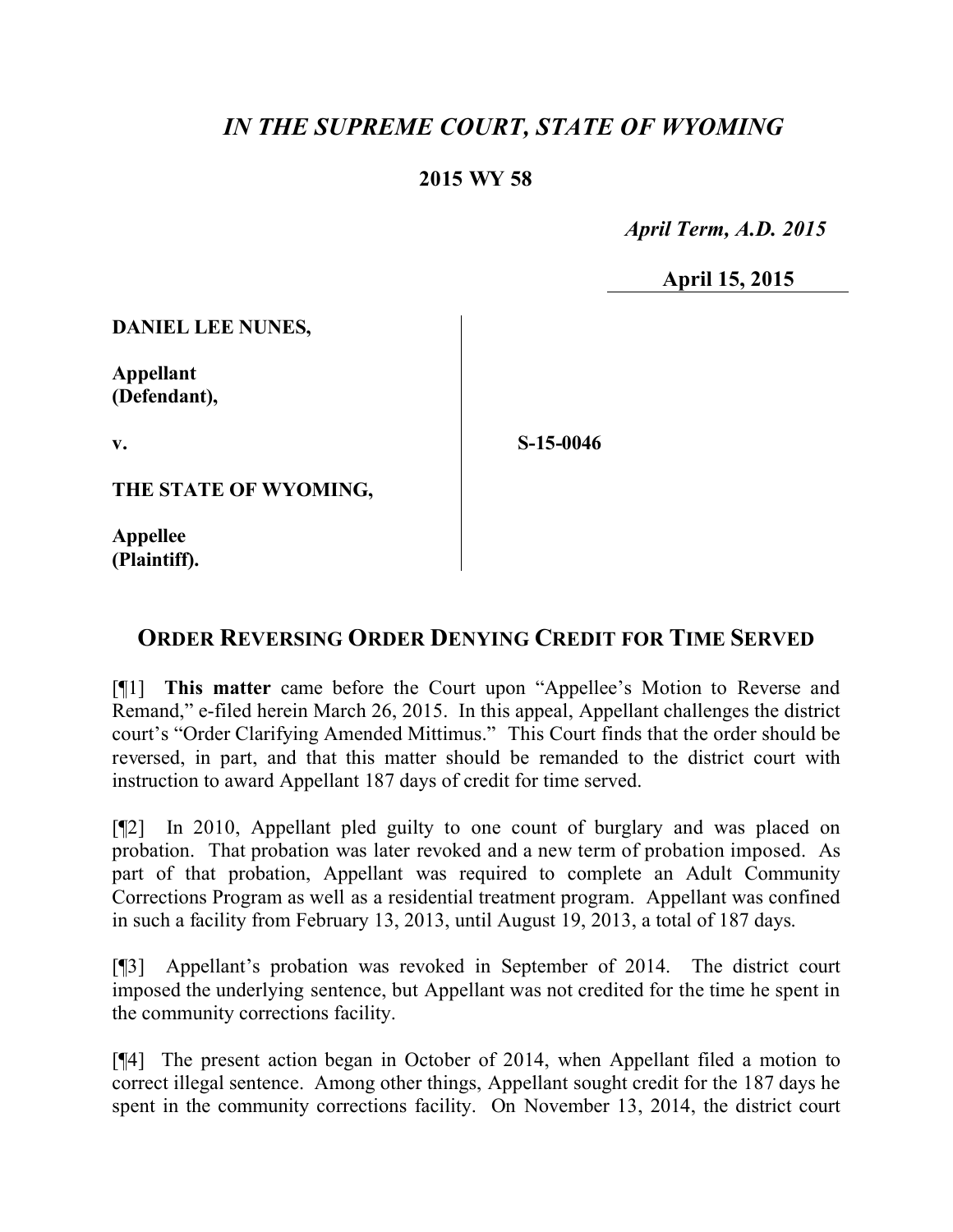entered its "Amended Mittimus." Although the district court awarded Appellant 67 days of credit in the Amended Mittimus, the district court did not specifically rule on Appellant's request for credit for time spent in the community corrections facility.

[¶5] Next, Appellant filed a "Motion for Clarification," in which he requested credit for the time spent in the community corrections facility. On January 21, 2015, the district court entered its "Order Clarifying Amended Mittimus." Pertinent to this appeal, the district court ruled: "Since the Community Corrections condition of probation does not carry a possible escape penalty, no credit is given for Defendant's stay there."

[¶6] In the brief Appellant filed in the captioned appeal, he challenges the district court's ruling that he is not entitled to credit for time spent in the community corrections facility. In response to that brief, the State of Wyoming filed "Appellee's Motion to Reverse and Remand." The State acknowledges Appellant is entitled to credit for time spent in the community corrections facility. The State quotes from the district court's colloquy with Appellant at a sentencing hearing. There, the district court advised Appellant that time spent at the community corrections facility would be credited against his sentence if his probation was revoked.

[¶7] This Court agrees with the State that the present matter is indistinguishable from *Daniels v. State*, 2014 WY 125, 335 P.3d 483 (Wyo. 2014). There, the district court advised Mr. Daniels he would receive credit for successful completion of inpatient treatment. However, the district court later denied such credit when it revoked probation. In reversing that denial, this Court wrote:

Even though Mr. Daniels was not in official detention, the district court had discretion to award presentence confinement credit for the time he spent in in-patient treatment. *See Sweets, supra*. Contrary to the district court's ruling at the second revocation disposition hearing, there was nothing in the law to prohibit it from granting credit under the circumstances presented here, and the district court erred as a matter of law by ruling it did not have authority to award such credit. In general, a court should honor its earlier rulings unless there is a legitimate reason not to do so. *See, e.g., Fullmer v. Meacham*, 387 P.2d 1007, 1009 (Wyo. 1964) (holding that judge's oral pronouncement typically must be given effect). Given the district court told Mr. Daniels he would receive credit for the time he spent successfully completing in-patient treatment, it abused its discretion by subsequently denying such credit without justification. In absence of evidence to support its decision to change its order, the district court should have followed its earlier ruling.